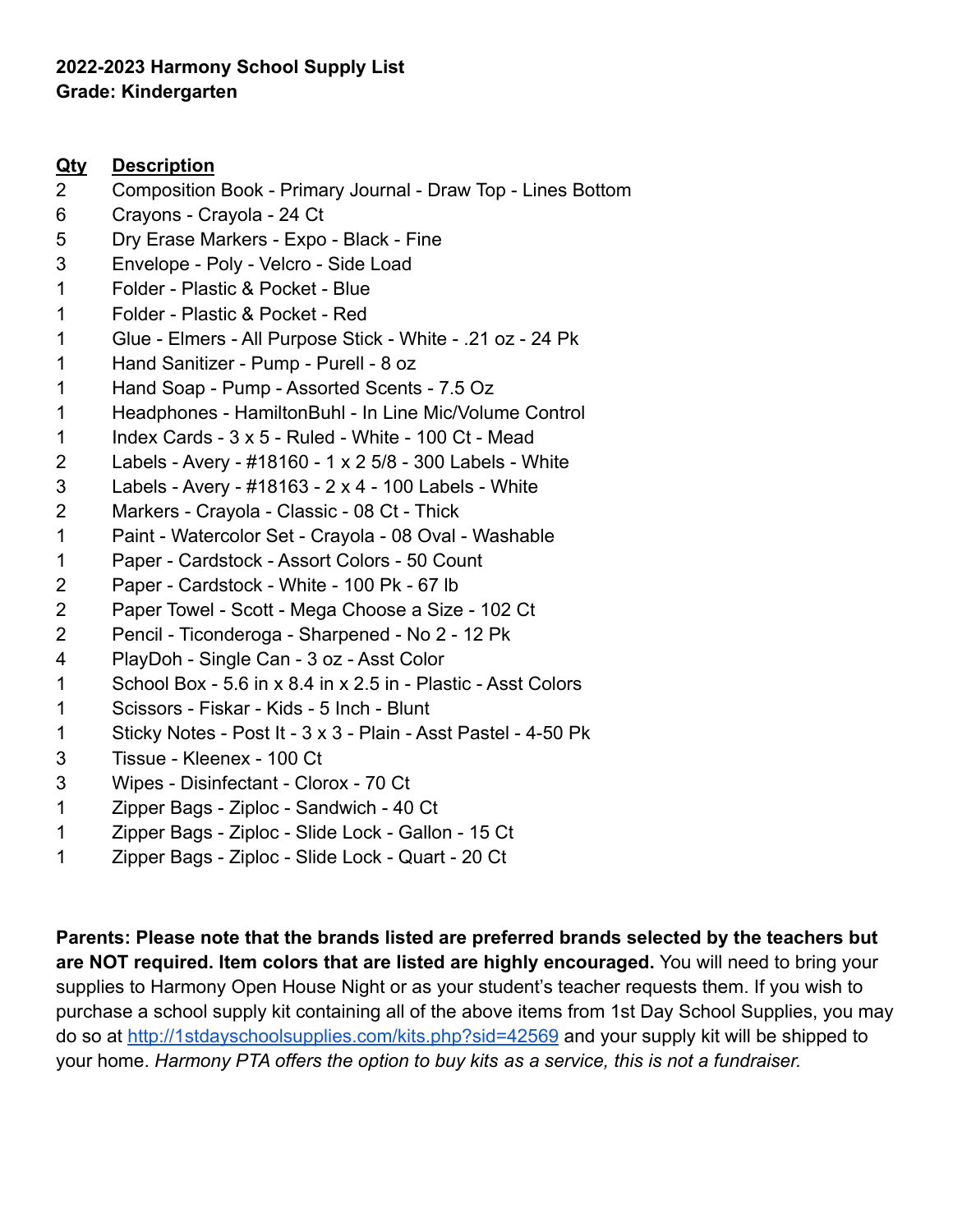# **2022-2023 Harmony School Supply List Grade: 1st Grade**

### **Qty Description**

- Clipboard Letter Brown Hardboard 9 x 12 Flat Clip
- Composition Book Primary Journal Draw Top Lines Bottom
- Crayons Crayola 24 Ct
- Dry Erase Markers Expo Black Chisel
- Envelope Poly Velcro Side Load
- Envelope Poly Velcro Side Load 1 In Exp Purple
- Envelope Poly Velcro Side Load 1 In Exp Red
- Envelope Poly Velcro Side Load 1 In Exp Yellow
- Eraser Papermate Pink Pearl Large 1 Pk
- Folder Plastic Pocket & Prong Green
- Glue Elmers Washable Stick Purple .21 oz 01 Pk
- Hand Sanitizer Pump Purell 8 oz
- Headphones HamiltonBuhl In Line Mic/Volume Control
- Labels Avery #8163 2 x 4 250 Labels White
- Markers Washable Crayola Classic 08 Ct Thick
- Paint Watercolor Set Crayola 08 Oval Washable
- Paper Cardstock Assort Colors 50 Count
- Paper Cardstock White 100 Pk 67 lb
- Paper Towel Scott Mega Choose a Size 102 Ct
- Pencil Ticonderoga Sharpened No. 2 (12 Pk)
- School Box 5.6 in x 8.4 in x 2.5 in Plastic Asst Colors
- Scissors Fiskar Kids 5 Inch Pointed
- Sheet Protector Plastic 10 Pkg Avery
- Sticky Notes Post It 3 x 3 Plain Yellow 4-50 Pk
- Tissue Kleenex 100 Ct
- Wipes Disinfectant Clorox 70 Ct
- Zipper Bags Glad Sandwich 50 Ct
- Zipper Bags Ziploc Slide Lock Gallon 15 ct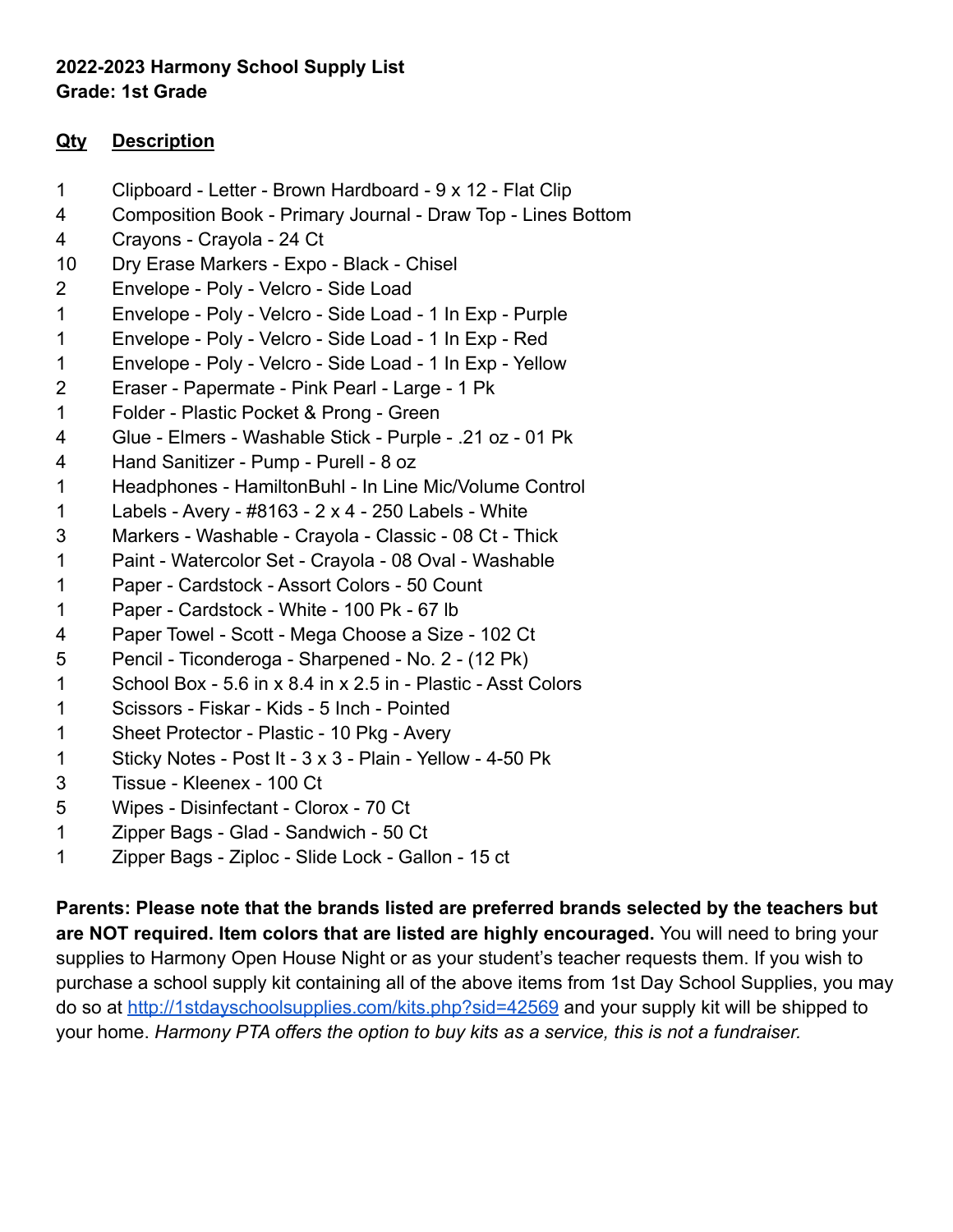# **2022-2023 Harmony School Supply List Grade: 2nd Grade**

### **Qty Description**

- Clipboard Letter Brown Hardboard 9 x 12 Flat Clip
- Composition Book Primary Journal Draw Top Lines Bottom
- Composition Book Wide Ruled Black 100 Ct
- Crayons Crayola 24 Ct
- Dry Erase Markers Expo 4 Color Set Chisel
- Envelope Poly Velcro Side Load
- Eraser Papermate Pink Pearl Large 1 Pk
- Folder Plastic & Pocket Blue
- Folder Plastic & Pocket Yellow
- Glue Elmers Washable Stick Purple .21 oz 01 Pk
- Headphones HamiltonBuhl Kids HA2 Blue
- Labels Avery #18163 2 x 4 100 Labels White
- Markers Washable Crayola Classic 08 Ct Thick
- Paper Cardstock Assort Colors 50 Count
- Paper Cardstock White 100 Pk 67 lb
- Paper Towel Scott Mega Choose a Size 102 Ct
- Pencil Ticonderoga Sharpened No 2 12 Pk
- School Box 5.6 in x 8.4 in x 2.5 in Plastic Asst Colors
- Scissors Fiskar Kids 5 Inch Pointed
- Sticky Notes Post It 3 x 3 Plain Asst Pastel 4-50 Pk
- Tape Scotch Roll/Dispenser 3/4 x 300
- Tissue Kleenex 100 Ct
- Wipes Disinfectant Clorox 70 Ct
- Zipper Bags Glad Gallon 20 Ct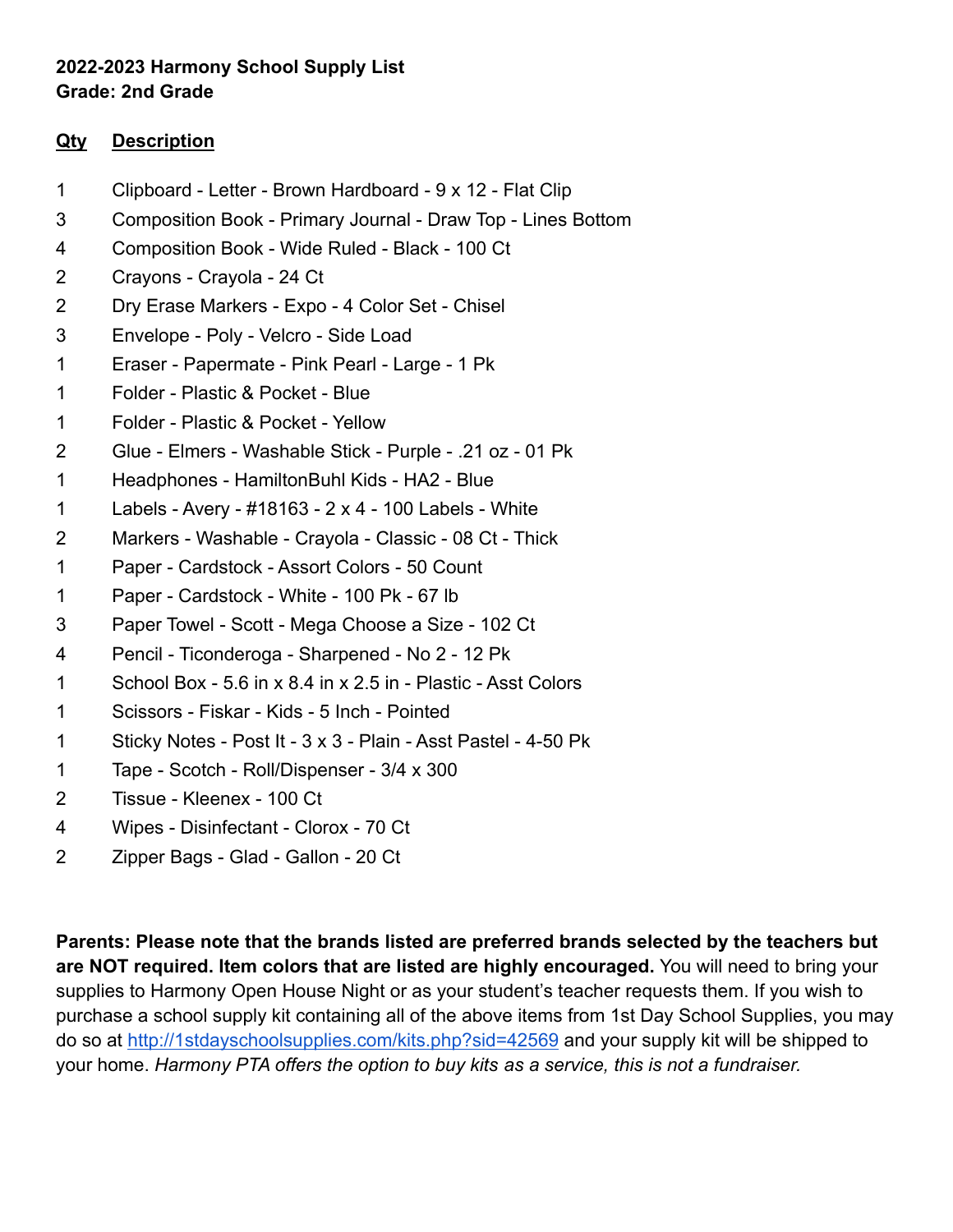# **2022-2023 Harmony School Supply List Grade: 3rd Grade - BOY**

### **Qty Description**

- Colored Pencils Crayola 24 Ct
- Composition Book Wide Ruled Black 100 Ct
- Crayons Crayola 24 Ct
- Dry Erase Markers Expo Black Fine
- Earbuds HamiltonBuhl Tangle Free Cord Asst Colors
- Envelope Poly Velcro Top Closure Letter Size Clear
- Folder Plastic Pocket & Prong Blue
- Folder Plastic Pocket & Prong Green
- Folder Plastic Pocket & Prong Red
- Folder Plastic Pocket & Prong Yellow
- Hand Sanitizer Pump Purell 8 oz
- Labels Avery #18163 2 x 4 100 Labels White
- Paint Watercolor Set Crayola 16 Oval Washable
- Paper Cardstock White 100 Pk 67 lb
- Paper Towel Scott Mega Choose a Size 102 Ct
- Pencil Ticonderoga Sharpened No 2 12 Pk
- Scissors Fiskar Kids 5 Inch Pointed
- Sticky Notes Post It 3 x 3 Plain Asst Pastel 4-50 Pk
- Tissue Kleenex 100 Ct
- Wipes Disinfectant Clorox 70 Ct
- Zipper Bags Glad Sandwich 50 Ct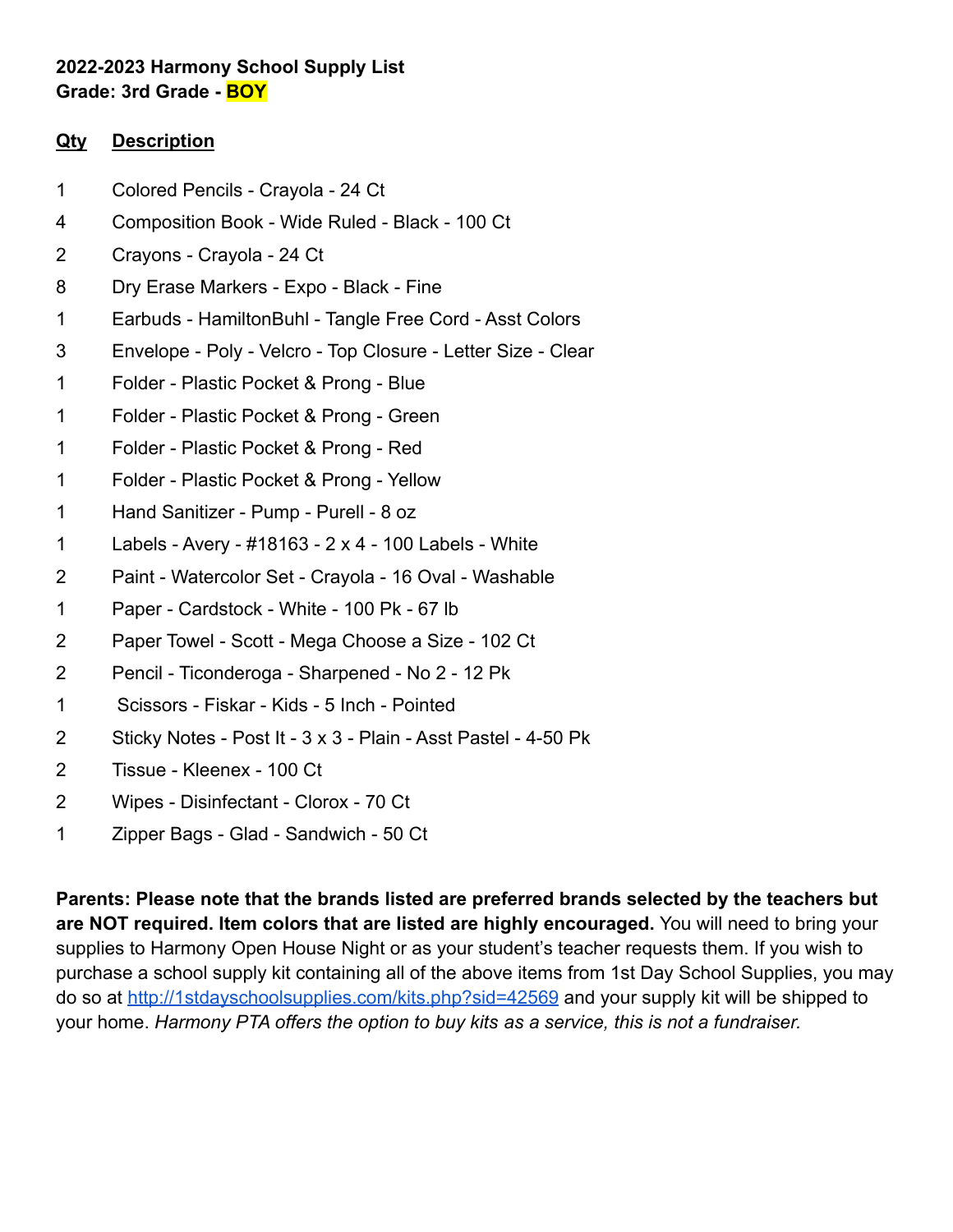# **2022-2023 Harmony School Supply List Grade: 3rd Grade - GIRL**

### **Qty Description**

- Colored Pencils Crayola 24 Ct
- Composition Book Wide Ruled Black 100 Ct
- Crayons Crayola 24 Ct
- Dry Erase Markers Expo Black Fine
- Earbuds HamiltonBuhl Tangle Free Cord Asst Colors
- Envelope Poly Velcro Top Closure Letter Size Clear
- Folder Plastic Pocket & Prong Blue
- Folder Plastic Pocket & Prong Green
- Folder Plastic Pocket & Prong Red
- Folder Plastic Pocket & Prong Yellow
- Hand Soap Pump Assorted Scents 8 Oz
- Labels Avery #18163 2 x 4 100 Labels White
- Paint Watercolor Set Crayola 16 Oval Washable
- Paper Cardstock Assorted Colors 50 count
- Paper Towel Scott Mega Choose a Size 102 Ct
- Pencil Ticonderoga Sharpened No 2 12 Pk
- Scissors Fiskar Kids 5 Inch Pointed
- Sticky Notes Post It 3 x 3 Plain Asst Pastel 4-50 Pk
- Tissue Kleenex 100 Ct
- Wipes Disinfectant Clorox 70 Ct
- Zipper Bags Glad Gallon 20 Ct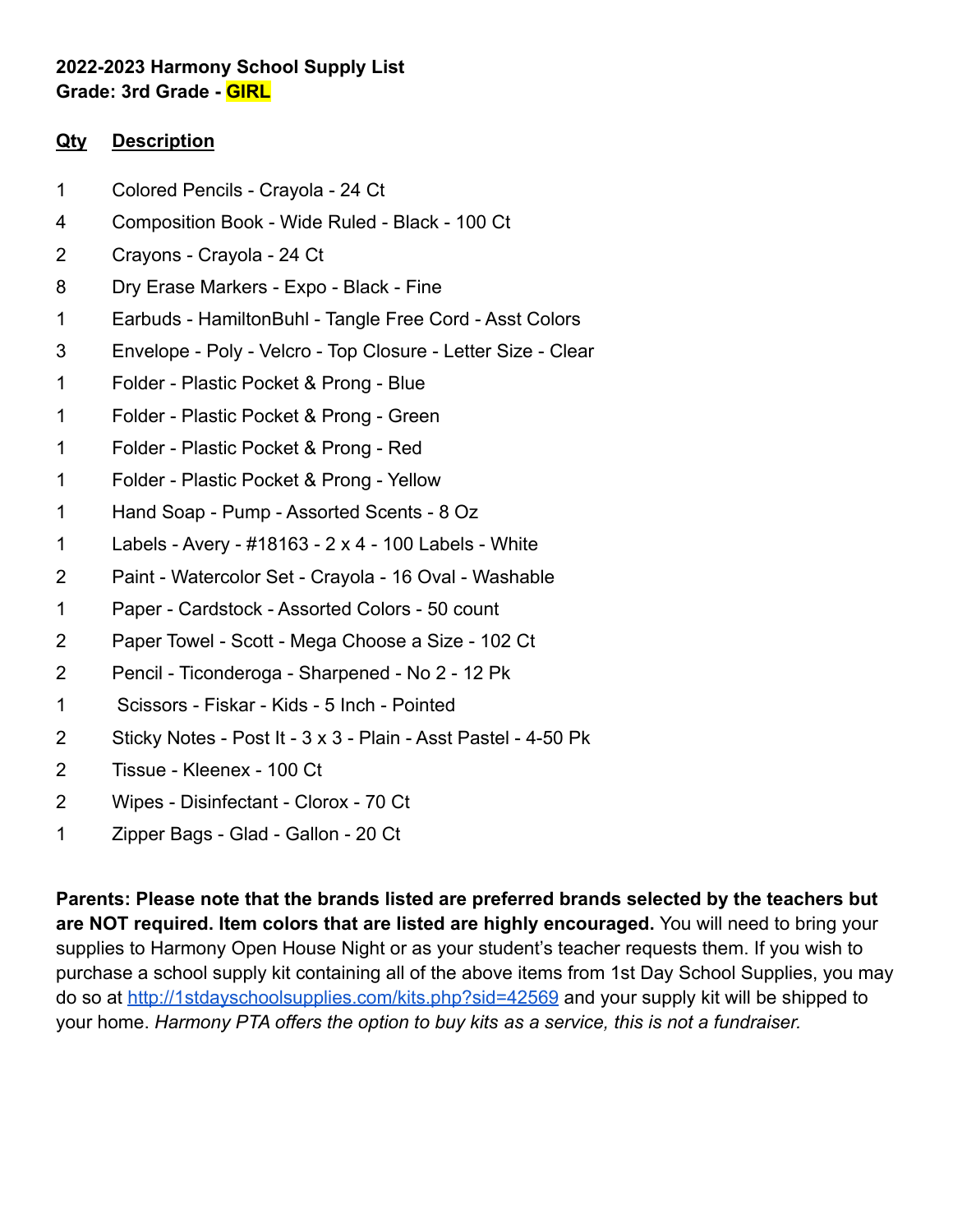# **2022-2023 Harmony School Supply List Grade: 4th Grade**

### **Qty Description**

- Calculator TI Pocket 503sv
- Colored Pencils Crayola 12ct
- Composition Book Wide Ruled Black 100 Ct
- Crayons Crayola 24 Ct
- Dry Erase Markers Expo 4 Color Set Chisel
- Dry Erase Markers Expo Black Fine
- Envelope Poly Velcro Side Load 1 In Exp Red
- Envelope Poly Velcro Side Load 1 In Exp Yellow
- Folder Plastic Pocket & Prong Orange
- Folder Plastic Pocket & Prong Red
- Glue Elmers Washable Stick Purple .21 oz 06 Pk
- Hand Sanitizer Pump Purell 8 oz
- Hand Soap Pump Assorted Scents 8 Oz
- Headphones HamiltonBuhl In Line Mic/Volume Control
- Highlighter Chisel Yellow 1 Pk Avery
- Labels Avery #18160 1 x 2 5/8 300 Labels White
- Labels Avery #18163 2 x 4 100 Labels White
- Markers Crayola Classic 08 Ct Thin
- Markers Crayola Classic 08 Ct Thick
- Paper Copy White 200ct Ream
- Paper Towel Scott Mega Choose a Size 102 Ct
- Pencil Ticonderoga Sharpened No 2 12 Pk
- Scissors Fiskar Kids 5 Inch Pointed
- Sharpie Black Fine Tip
- Sketch Pad Strathmore 400 Series Recycled Wirebound 12x9 60 lb 100 Ct
- Sticky Notes Post It 3 x 3 Plain Yellow 100 Pk
- Tissue Kleenex 100 Ct
- Wipes Disinfectant Clorox 70 Ct
- Zipper Bags Glad Sandwich 50ct